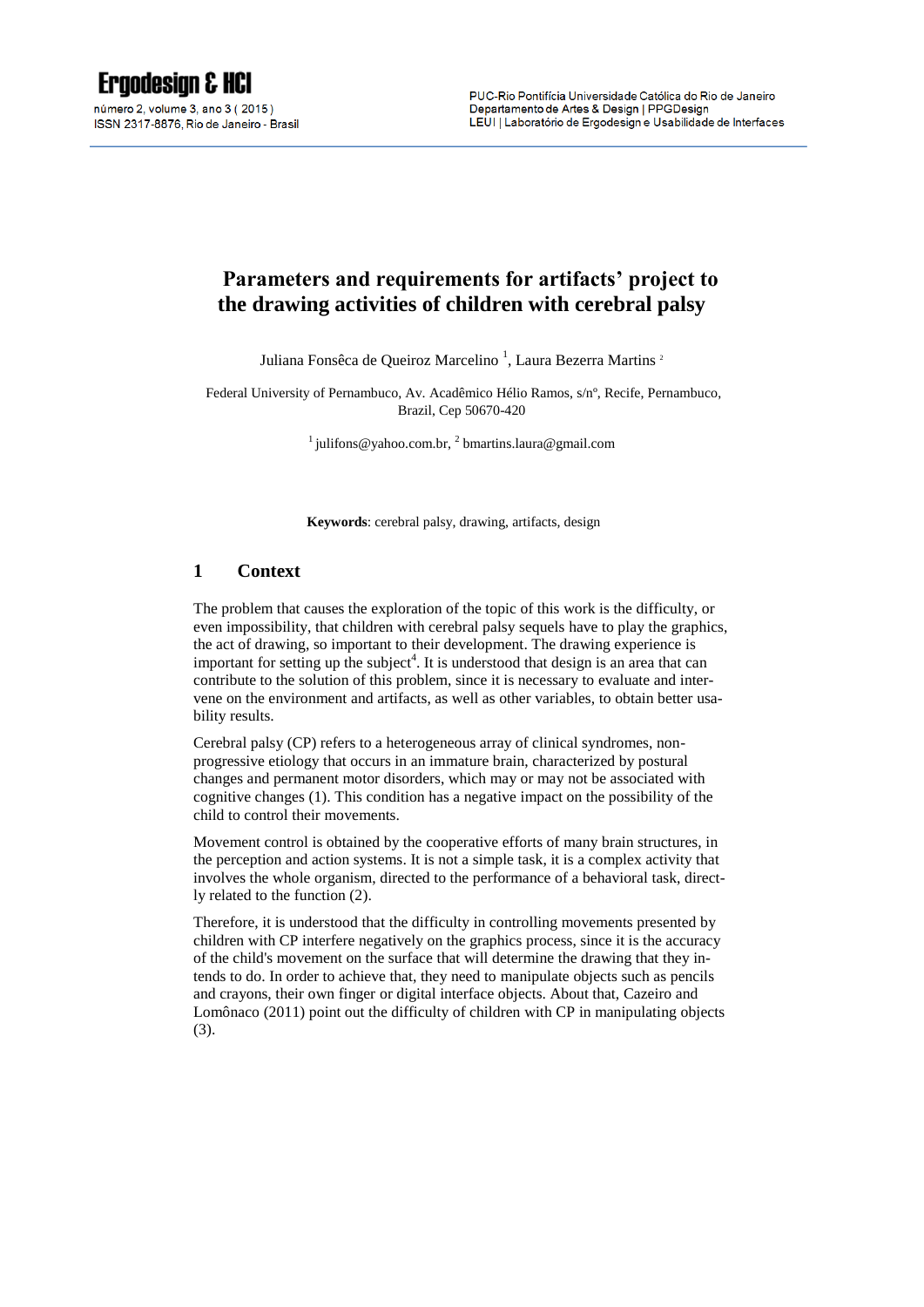ISSN 2317-8876, Rio de Janeiro - Brasil

Several studies have reported the relationship between pencil grip posture and handwriting skills. It is known that there are artifacts designed to facilitate this handle, but still not functional for children with CP who have involuntary movements (5). In this function perspective, is important to define "usability", which is the measurement of a product that should be used by specific users to achieve specific goals with effectiveness, efficiency and satisfaction in a specified context of use (6).

This study is being developed within a doctoral research in design, in which it is intended to establish parameters for the artifacts project for graphics activity of children with cerebral palsy. This study objective, however, was to study artifacts developed to assist the drawing abilities of children with CP and identify the presentations of parameters and requirements in the design of these artifacts. Understanding parameter as an "important factor to be taken into consideration to evaluate a situation or understand the phenomena in detail" and requirement as "condition that must be met in order to reach a certain purpose" (7).

## **2 Method**

As a methodology, a literature review was conducted, in Portuguese and English with the following descriptors: "*paralisia cerebral atetoide*" / "cerebral palsy athetoid" combined with "*desenho*"/ "drawing"; "*escrita*/ "writing"; "*grafismo*/graphism" and pencil adaptation.

In this initial stage of data collection for doctoral research, which led to this study, there were used two search channels: Capes portal of journals and scholar google. However, some articles were found in google scholar, but the complete full version was obtained in portal Capes. In addition, some others articles were founded in Capes portal in Japanese and found on google scholar in the English version.

The initial selection of the articles was determined by the criteria of relation to the research theme, mentioned previously above. Especially in google scholar, most of the pieces found in the search were excluded for dealing with computer use in typing activity, alternative communication and other pathologies, or cerebral palsy without relation to the graphics activity. Six articles were selected for this study, four in English and two in Portuguese. Of the total, five of them used digital resource and only one indicated using low cost material.

### **3 Results**

The articles analyzed approached both digital and physical artifacts; the parameters and requirements were presented in more detail in digital artifacts projects.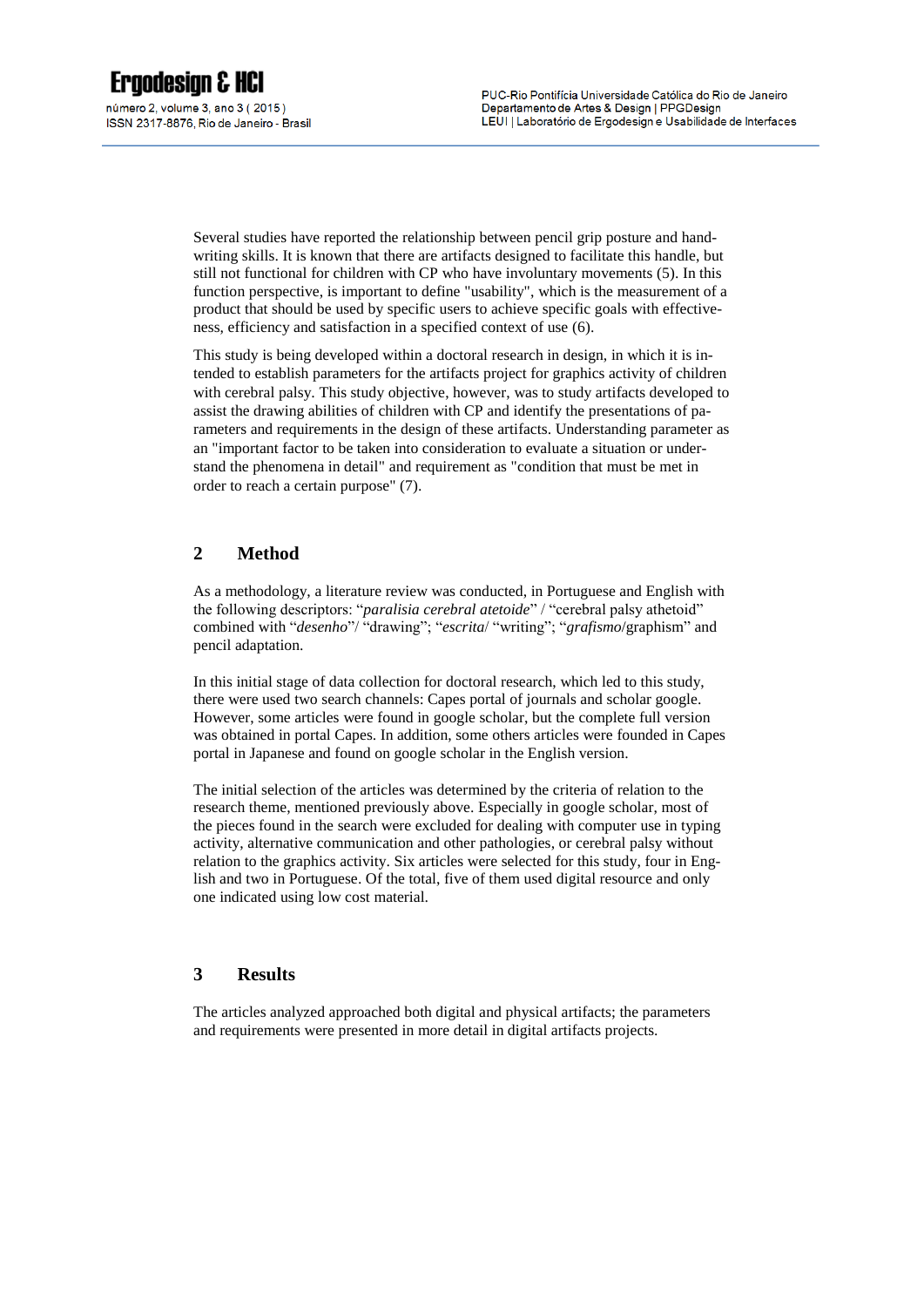To sum up, the parameters identified in the articles (what was considered to project artifacts) were the following:

- Environmental context, product environment, user analysis, user activities, analysis of the product, product model attribute, summary of requirements and design (project), evaluation of usability, analysis of drawing movements (8);
- Anthropometric measures of the hand (8);
- Manual behavior / manual function  $(8,9)$ ;
- The individual disability degree (10);
- Irregularity and variability of the strength of involuntary movements (10);
- Usability of materials to writing and drawing (9);
- Duration of the drawing uptime, speed, acceleration and pen pressure (11);
- User vision (12).

The requirements identified (what was intended to provide with the artifact) were:

- Keep wrists aligned and prevent ulnar and radial deviation, palmar and dorsal flexion  $(8)$ :
- Increase the activity and stability of the arm, providing arm support and increase the range of the drawing (8);
- Keep the device / artefact in the plan; keep the device hold; ease of regrasping (10);
- Generate possibility to erase the drawing (10);
- Maximize the movement pressure (12).

### **4 Conclusions**

Through the survey performed it was possible to identify some parameters and requirements set out in articles related to the child's performance with cerebral palsy sequels. Some parameters mentioned were not created by the authors, but already are components of methodologies identified in the articles. The literature here presented was just the beginning of this survey, but it is known that many articles that discuss artifacts for this purpose does not detail the parameters and / or requirements considered in the design of them. However, it is understood the importance of establishing the criteria for the contribution of the projects, because the usability and functionality of each child with cerebral palsy sequel will be very diverse.